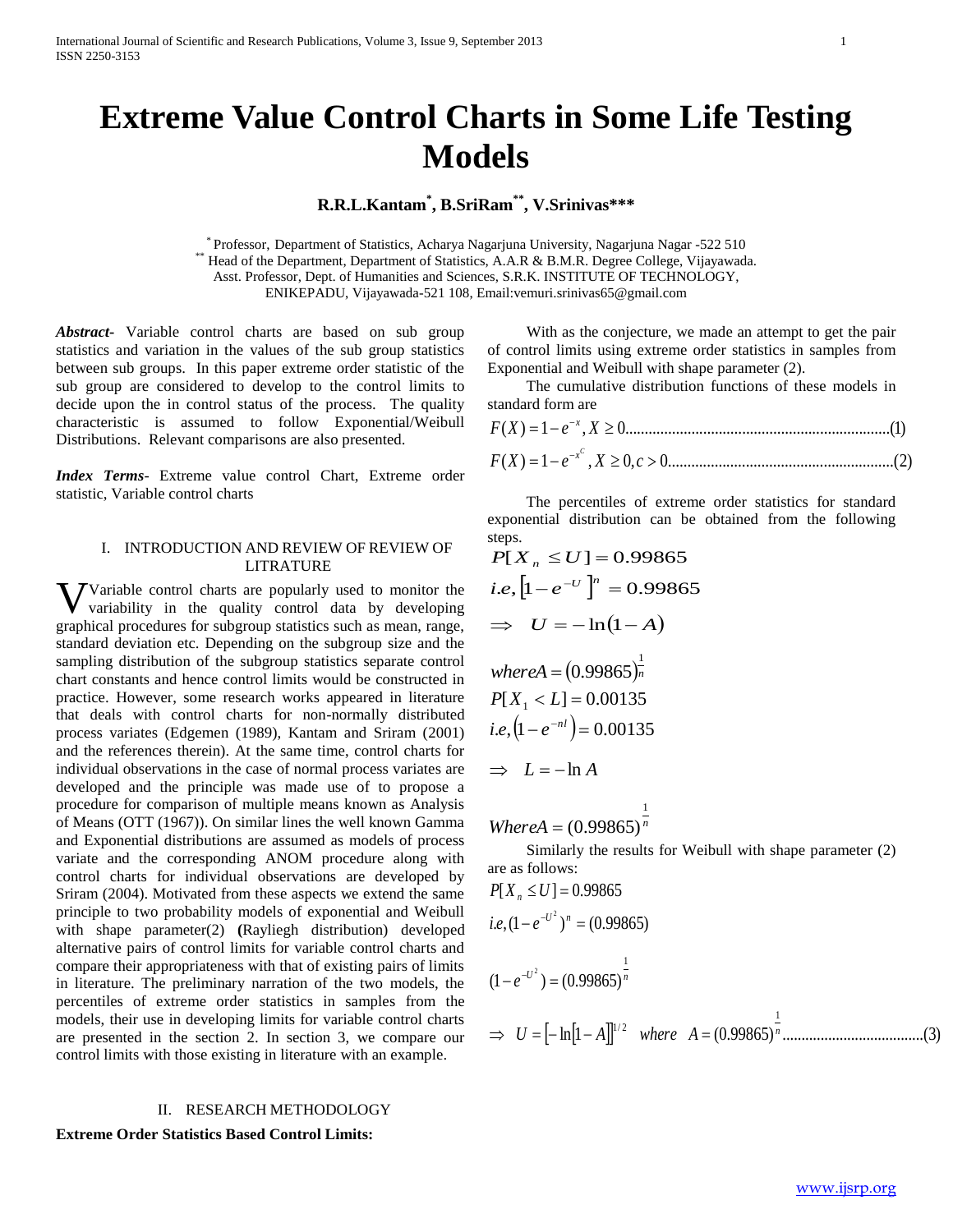$$
P[X_1 < L] = 0.00135
$$
\n
$$
i.e. 1 + e^{-\alpha L^2} = 0.00135
$$
\n
$$
L = [-\ln A]^{1/2} \quad \text{where} \quad A = (0.99865)^{\frac{1}{\alpha}} \dots \dots \dots \dots \dots \dots \dots (4)
$$

 The values of U and L so obtained for a standard probability model can be used to construct control chart constants as follows.

 $P{L < min Z_i < max Z_i < U} = 0.9973$ 

where  $Z_i$  is standard ordered i<sup>th</sup> variate,  $Z_i = X_i / \sigma$ , σ being scale parameter.

i.e,  $P\{L < \min(X_i/\sigma) < \max(X_i/\sigma) < U\} = 0.9973$ i.e,  $P\{L\sigma \le \min X_i \le \max X_i \le U\sigma\} = 0.9973$ 

If  $\sigma$  is unknown, using an appropriate estimate of  $\sigma$  say  $\hat{\sigma}$ the above probability statement would be

 $P\{L\hat{\sigma} < \text{all } X_i < U\hat{\sigma}\} = 0.9973$ 

Recalling that  $\sigma$  is scale parameter of the model under consideration it can be estimated unbiasedly with sample mean, sample range from the following formula.

In this case Exponential distribution, if  $\sigma$  is not known, it is

estimated by  $d_2$  where  $d_2 = E[Z_n-Z_1]$  taken from Gupta (1960). *R*

### III. CONTROL CHART CONSTANTS FOR R-CHART

**Variable control chart** 

### **Constants of R-chart Exponential Distribution (Sriram (2004)) Exponential Distribution**

| n              | m <sub>3</sub> | $\rm m_4$ |
|----------------|----------------|-----------|
| $\overline{c}$ | 0.00013        | 6.60765   |
| 3              | 0.02495        | 4.86697   |
| 4              | 0.06388        | 4.20318   |
| 5              | 0.10214        | 3.83686   |
| 6              | 0.13587        | 3.50848   |
|                | 0.16495        | 3.42810   |
| 8              | 0.19006        | 3.29866   |
| 9              | 0.21190        | 3.19609   |
| 10             | 0.23108        | 2.03453   |

| n              | *<br>$D_{3}$ | *<br>D  |
|----------------|--------------|---------|
| $\overline{2}$ | 0.00067      | 7.30046 |
| 3              | 0.00030      | 5.13721 |
|                | 0.00018      | 4.36006 |
| 5              | 0.00013      | 3.67832 |
| 6              | 0.000099     | 3.94395 |
| 7              | 0.000079     | 3.49101 |
| 8              | 0.000065     | 3.35016 |
| q              | 0.000055     | 3.23943 |
| 10             | 0.000048     | 3.14942 |

$$
\sqrt{\frac{\sum_{i=1}^{n} x_i^2}{n}}
$$
 say s under repeated sub-grouping  $\hat{\sigma} = \frac{\sigma}{s}$   
For Exponential distribution the control limits are

$$
\left[D_3^* \overline{R}, D_4^* \overline{R}\right] \text{ where } D_3^* = \frac{L}{d_2} \text{ and } D_4^* = \frac{L}{d_2} D_3^*
$$

and  $D_4^*$  are given in the following table

 For Weibull with shape parameter (2) the control limits are  $\int_{0}^{\infty}$   $\sqrt{L}^{*}$  and  $\sqrt{U}^{*}$  are given in the following table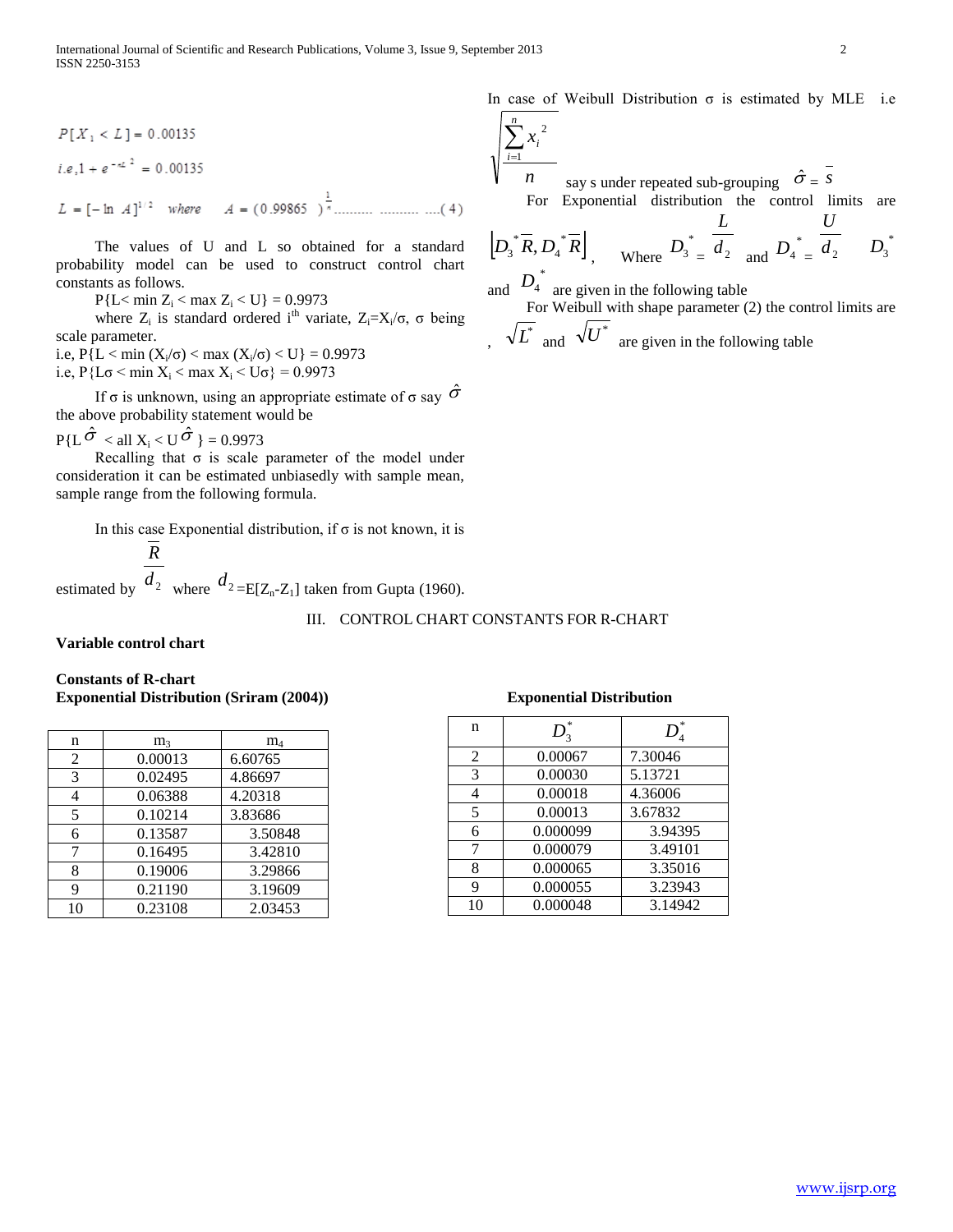### **Weibull with shape parameter (2)**

| n              | $\sqrt{L}^*$ | $\sqrt{U}$ |
|----------------|--------------|------------|
| $\overline{2}$ | 0.0259854    | 2.7019364  |
| 3              | 0.0212098    | 2.7759346  |
| 4              | 0.0183774    | 2.8272670  |
| 5              | 0.0164372    | 2.8664523  |
| 6              | 0.0150066    | 2.8980420  |
| 7              | 0.0138917    | 2.8917755  |
| 8              | 0.0129948    | 2.9472871  |
| 9              | 0.0122516    | 2.9671998  |
| 10             | 0.0116229    | 2.9848999  |

### IV. STUDY AND FINDINGS

### **COMPARISION OF ABOVE CONTROL CHARTS EXPONENTIAL DISTRIBUTION (Sriram (2004)) WITH WEIBULL WITH SHAPE PARAMETER (2) (RAYLIEGH DISTRIBUTION) WITH EXAMPLES**

| Consider the following data |                            |              |                     |                 |
|-----------------------------|----------------------------|--------------|---------------------|-----------------|
| Sample No                   | <b>Sample Observations</b> | <b>Total</b> | <b>Sample Range</b> | Sample $S.D(s)$ |
|                             | 42 65 75 78 87             | 347          | 45                  | 71.09           |
| 2                           | 42 45 68 72 90             | 317          | 48                  | 65.87           |
| 3                           | 19 24 80 81 81             | 285          | 62                  | 63.97           |
| $\overline{4}$              | 36 54 69 77 84             | 320          | 48                  | 66.27           |
| 5                           | 42 51 57 59 78             | 287          | 36                  | 58.62           |
| 6                           | 51 74 75 78 132            | 410          | 81                  | 86.27           |
|                             | 60 60 72 95 138            | 425          | 78                  | 89.95           |
| 8                           | 18 20 27 42 60             | 167          | 42                  | 39.92           |
| 9                           | 15 30 39 62 84             | 230          | 69                  | 52.05           |
| 10                          | 109 113 118 153<br>69      | 562          | 84                  | 115.54          |
| 11                          | 64 90 93 109 112           | 468          | 48                  | 95.15           |
| 12                          | 61 78 94 109 136           | 478          | 75                  | 99.01           |
|                             | Total                      |              | 716                 | 903.71          |

are

**EXAMPLE.1**

The Control limits for exponential Distribution are  $[m_3 R]$ ,  $_{\rm m_4}$  *R* ] according Sriram (2004)

For Sub-group size 5 the control chart constants from the above table are

 $m_3 = 0.10214$ ,  $m_4 = 3.83686$ 

$$
\[D_3^* \overline{R}, D_4^* \overline{R}\]
$$
  

$$
D_3^* = 0.00013, D_4^* = 3.67832,
$$

(From above Exponential Distribution table at n=5)

$$
R=52.67
$$

$$
[m_3 \overline{R}, m_4 \overline{R}] = [5.37971, 202.08741]
$$

$$
D_3^* \overline{R}, D_4^* \overline{R}] = [0.00685, 207.7276]
$$

The Control limits for Weibull with shape parameter (2)

$$
\left[\sqrt{L^*s}, \sqrt{U^*s}\right]
$$

$$
s = \frac{\sqrt{\sum_{i=1}^{n} x_i^2}}{n}, \quad \frac{\sum s}{s} = \frac{\sum s}{k}, \text{ k is the Sample number} \\ \sqrt{L^*} = 0.0164372, \quad \sqrt{U^*} = 2.8664523
$$

(From above Weibull Distribution (2) Distribution table at n=5)

$$
\overline{s} = 75.31
$$
  

$$
\left[\sqrt{L^*} \overline{s}, \sqrt{U^*} \overline{s}\right] = [1.2379, 215.8725]
$$